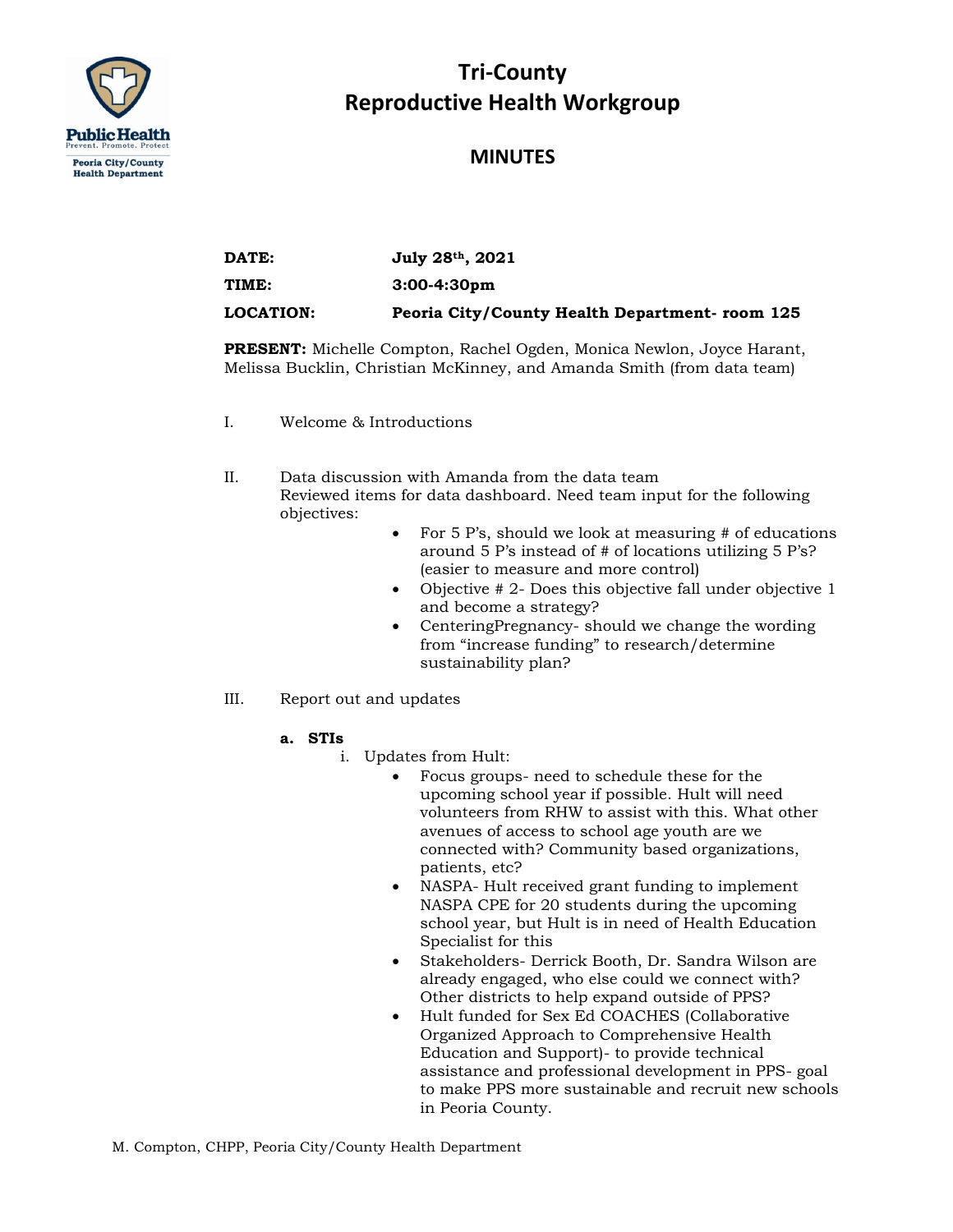

# **Tri-County Reproductive Health Workgroup**

### **MINUTES**

- State of IL approved standards for comprehensive sexual health education in k-12. Hult will likely be providing a significant amount of technical assistance in this- how can RHW support?
- Hult continues to provide comprehensive sexual health education via adapted FLASH curriculum for PPS grades 5-9 and supporting GYT events for grades 9-12.
- Hult is hiring!! [https://careers-unitypoint.icims.com/jobs/92748/health](https://gcc02.safelinks.protection.outlook.com/?url=https%3A%2F%2Fcareers-unitypoint.icims.com%2Fjobs%2F92748%2Fhealth-education-specialist%2Fjob%3Fmobile%3Dfalse%26width%3D1200%26height%3D500%26bga%3Dtrue%26needsRedirect%3Dfalse%26jan1offset%3D-360%26jun1offset%3D-300&data=04%7C01%7Cmcompton%40peoriacounty.org%7C9e0e9af36f514af104b308d952b2bf8d%7Ccdcf2aba83c24d05b8cbf0e00004e405%7C1%7C0%7C637631750148321447%7CUnknown%7CTWFpbGZsb3d8eyJWIjoiMC4wLjAwMDAiLCJQIjoiV2luMzIiLCJBTiI6Ik1haWwiLCJXVCI6Mn0%3D%7C1000&sdata=cvm2Z0TWki3zT9I6sJS8IG8bJExkSWIRmxgk57sqoWA%3D&reserved=0)[education-](https://gcc02.safelinks.protection.outlook.com/?url=https%3A%2F%2Fcareers-unitypoint.icims.com%2Fjobs%2F92748%2Fhealth-education-specialist%2Fjob%3Fmobile%3Dfalse%26width%3D1200%26height%3D500%26bga%3Dtrue%26needsRedirect%3Dfalse%26jan1offset%3D-360%26jun1offset%3D-300&data=04%7C01%7Cmcompton%40peoriacounty.org%7C9e0e9af36f514af104b308d952b2bf8d%7Ccdcf2aba83c24d05b8cbf0e00004e405%7C1%7C0%7C637631750148321447%7CUnknown%7CTWFpbGZsb3d8eyJWIjoiMC4wLjAwMDAiLCJQIjoiV2luMzIiLCJBTiI6Ik1haWwiLCJXVCI6Mn0%3D%7C1000&sdata=cvm2Z0TWki3zT9I6sJS8IG8bJExkSWIRmxgk57sqoWA%3D&reserved=0)

[specialist/job?mobile=false&width=1200&height=500&bga](https://gcc02.safelinks.protection.outlook.com/?url=https%3A%2F%2Fcareers-unitypoint.icims.com%2Fjobs%2F92748%2Fhealth-education-specialist%2Fjob%3Fmobile%3Dfalse%26width%3D1200%26height%3D500%26bga%3Dtrue%26needsRedirect%3Dfalse%26jan1offset%3D-360%26jun1offset%3D-300&data=04%7C01%7Cmcompton%40peoriacounty.org%7C9e0e9af36f514af104b308d952b2bf8d%7Ccdcf2aba83c24d05b8cbf0e00004e405%7C1%7C0%7C637631750148321447%7CUnknown%7CTWFpbGZsb3d8eyJWIjoiMC4wLjAwMDAiLCJQIjoiV2luMzIiLCJBTiI6Ik1haWwiLCJXVCI6Mn0%3D%7C1000&sdata=cvm2Z0TWki3zT9I6sJS8IG8bJExkSWIRmxgk57sqoWA%3D&reserved=0) [=true&needsRedirect=false&jan1offset=-360&jun1offset=-](https://gcc02.safelinks.protection.outlook.com/?url=https%3A%2F%2Fcareers-unitypoint.icims.com%2Fjobs%2F92748%2Fhealth-education-specialist%2Fjob%3Fmobile%3Dfalse%26width%3D1200%26height%3D500%26bga%3Dtrue%26needsRedirect%3Dfalse%26jan1offset%3D-360%26jun1offset%3D-300&data=04%7C01%7Cmcompton%40peoriacounty.org%7C9e0e9af36f514af104b308d952b2bf8d%7Ccdcf2aba83c24d05b8cbf0e00004e405%7C1%7C0%7C637631750148321447%7CUnknown%7CTWFpbGZsb3d8eyJWIjoiMC4wLjAwMDAiLCJQIjoiV2luMzIiLCJBTiI6Ik1haWwiLCJXVCI6Mn0%3D%7C1000&sdata=cvm2Z0TWki3zT9I6sJS8IG8bJExkSWIRmxgk57sqoWA%3D&reserved=0) [300](https://gcc02.safelinks.protection.outlook.com/?url=https%3A%2F%2Fcareers-unitypoint.icims.com%2Fjobs%2F92748%2Fhealth-education-specialist%2Fjob%3Fmobile%3Dfalse%26width%3D1200%26height%3D500%26bga%3Dtrue%26needsRedirect%3Dfalse%26jan1offset%3D-360%26jun1offset%3D-300&data=04%7C01%7Cmcompton%40peoriacounty.org%7C9e0e9af36f514af104b308d952b2bf8d%7Ccdcf2aba83c24d05b8cbf0e00004e405%7C1%7C0%7C637631750148321447%7CUnknown%7CTWFpbGZsb3d8eyJWIjoiMC4wLjAwMDAiLCJQIjoiV2luMzIiLCJBTiI6Ik1haWwiLCJXVCI6Mn0%3D%7C1000&sdata=cvm2Z0TWki3zT9I6sJS8IG8bJExkSWIRmxgk57sqoWA%3D&reserved=0)

- ii. Discussion on 5 P's (Joyce):
	- Reviewed process, past efforts and challenges of promoting adoption of 5 P's at area providers.
	- Discussed measuring educations provided vs # of providers adopting

#### **b. Outreach, education and marketing/Getting to Zero**

- i. Updates from CI Friends:
	- Attended education series for Syphillis diagnosis and treatment guidelines
	- Met with Tri County Urban League to discuss potential joint efforts
	- Continuing outreach efforts. Testing event scheduled at Eureka College in September. Planning for event at Trywyn Park.
	- Challenges due to COVID guidelines and COVID vaccine currently taking precedence over HPV vaccines.
- ii. PrEP
	- PCCHD hoping to hire outreach person for this
	- CI Friends continue to provide outreach
	- Site to view current providers: Prep4illinois.com

#### c. **Preterm birth**

- i. CenteringPregnancy:
	- Dr. Na'Allah presented to Heartland to request continued funding as part of ongoing budget
- IV. Next steps/action items
	- i. Discussion on meeting structure moving forward. Will likely move to meetings every other month, unless needed monthly
	- ii. Needs from the group:
		- 1. Review dashboard and provide feedback on objectives/measurements